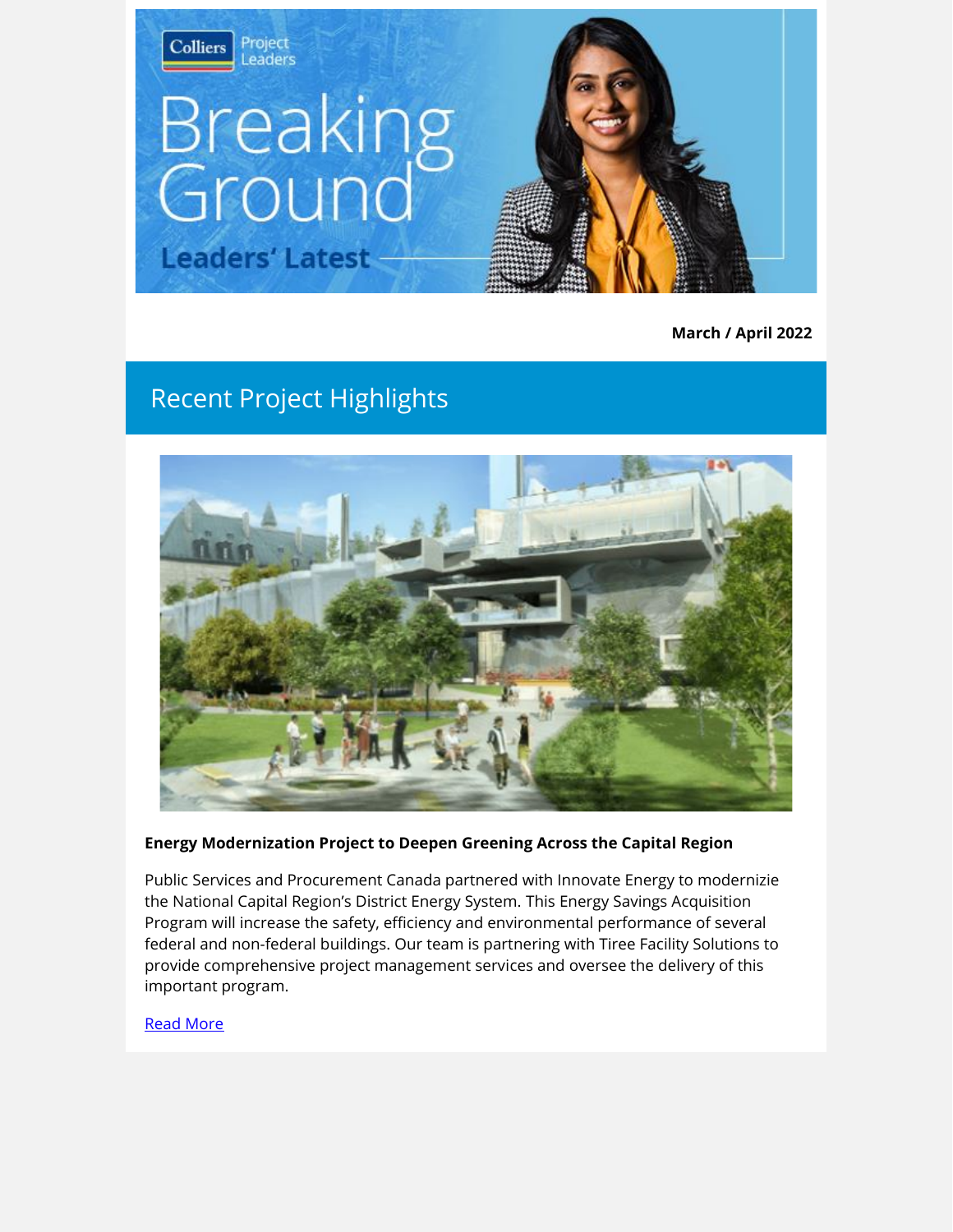

#### **New First Nation School Promotes Cultural Awareness, Health and Wellness**

Blending nature, culture and learning, the Elsipogtog First Nation's new school is truly the product of community collaboration. The state-of-the-art facility combines the works of local artists with traditional colours, totems and teachings. It also promotes health and wellness through accessible, on-site dentistry, physiotherapy and fitness facilities.

[Read More](http://link.colliersprojectleaders.com/c/7/eyJhaSI6MjM3NzQzNzUsImUiOiJrYXRyaW5hLmZpbm5pZ2FuQGNvbGxpZXJzcHJvamVjdGxlYWRlcnMuY29tIiwicmkiOiJsZWFkLTlmODc1Y2QzNjdmZmVhMTFhODEyMDAwZDNhMGM4M2JmLWJmODUxMTRlOTk5MjQ5NTNhMjExYWM4NDFhZGVmM2NmIiwicnEiOiIwMi1iMjIwODgtMGRhY2ZhYjA3OTRiNGFmY2E2NDdkZTgwOTFlNTA2ZjciLCJwaCI6bnVsbCwibSI6ZmFsc2UsInVpIjoiNSIsInVuIjoiIiwidSI6Imh0dHBzOi8vd3d3LmNvbGxpZXJzcHJvamVjdGxlYWRlcnMuY29tL3Byb2plY3RzL25ldy1maXJzdC1uYXRpb24tc2Nob29sLXByb21vdGVzLWN1bHR1cmFsLWF3YXJlbmVzcy1oZWFsdGgtYW5kLXdlbGxuZXNzLz91dG1fc291cmNlPWJyZWFraW5nZ3JvdW5kMTAmdXRtX21lZGl1bT1lbWFpbCZ1dG1fY2FtcGFpZ249bWFyMjkmX2NsZGVlPTZyQXllNlFZQm5iQ3dNTmRFYWt3d1l6QW92b2pZZFEzelh2NWFTXzhXaXpXYmpCNWU5Uld1dldtQ3VVdUNuWURnc3lQQzB3S2RNRGxZRU1RSWVUSXNnJnJlY2lwaWVudGlkPWxlYWQtOWY4NzVjZDM2N2ZmZWExMWE4MTIwMDBkM2EwYzgzYmYtYmY4NTExNGU5OTkyNDk1M2EyMTFhYzg0MWFkZWYzY2YmZXNpZD1lM2U1ZDM4Ny02N2FmLWVjMTEtOTg0MC0wMDIyNDhhZGU4ZDgifQ/KjzvWASeIQpGQ0VD_4glyw)

## Latest Articles



**Getting Proactive about Asset Management**



## **What is Green Marine Certification?**

[Read More](http://link.colliersprojectleaders.com/c/7/eyJhaSI6MjM3NzQzNzUsImUiOiJrYXRyaW5hLmZpbm5pZ2FuQGNvbGxpZXJzcHJvamVjdGxlYWRlcnMuY29tIiwicmkiOiJsZWFkLTlmODc1Y2QzNjdmZmVhMTFhODEyMDAwZDNhMGM4M2JmLWJmODUxMTRlOTk5MjQ5NTNhMjExYWM4NDFhZGVmM2NmIiwicnEiOiIwMi1iMjIwODgtMGRhY2ZhYjA3OTRiNGFmY2E2NDdkZTgwOTFlNTA2ZjciLCJwaCI6bnVsbCwibSI6ZmFsc2UsInVpIjoiMTEiLCJ1biI6IiIsInUiOiJodHRwczovL3d3dy5jb2xsaWVyc3Byb2plY3RsZWFkZXJzLmNvbS9pbnNpZ2h0cy9ncmVlbi1tYXJpbmUtY2VydGlmaWNhdGlvbi13aGF0LWlzLWl0LWFuZC1ob3ctY2FuLWEtcGFydG5lci1oZWxwLz91dG1fc291cmNlPWJyZWFraW5nZ3JvdW5kMTAmdXRtX21lZGl1bT1lbWFpbCZ1dG1fY2FtcGFpZ249bWFyMjkmX2NsZGVlPTZyQXllNlFZQm5iQ3dNTmRFYWt3d1l6QW92b2pZZFEzelh2NWFTXzhXaXpXYmpCNWU5Uld1dldtQ3VVdUNuWURnc3lQQzB3S2RNRGxZRU1RSWVUSXNnJnJlY2lwaWVudGlkPWxlYWQtOWY4NzVjZDM2N2ZmZWExMWE4MTIwMDBkM2EwYzgzYmYtYmY4NTExNGU5OTkyNDk1M2EyMTFhYzg0MWFkZWYzY2YmZXNpZD1lM2U1ZDM4Ny02N2FmLWVjMTEtOTg0MC0wMDIyNDhhZGU4ZDgifQ/cB3xBMwSuBaGbHo9ZS38Vw)

[Read More](http://link.colliersprojectleaders.com/c/7/eyJhaSI6MjM3NzQzNzUsImUiOiJrYXRyaW5hLmZpbm5pZ2FuQGNvbGxpZXJzcHJvamVjdGxlYWRlcnMuY29tIiwicmkiOiJsZWFkLTlmODc1Y2QzNjdmZmVhMTFhODEyMDAwZDNhMGM4M2JmLWJmODUxMTRlOTk5MjQ5NTNhMjExYWM4NDFhZGVmM2NmIiwicnEiOiIwMi1iMjIwODgtMGRhY2ZhYjA3OTRiNGFmY2E2NDdkZTgwOTFlNTA2ZjciLCJwaCI6bnVsbCwibSI6ZmFsc2UsInVpIjoiOCIsInVuIjoiIiwidSI6Imh0dHBzOi8vd3d3LmNvbGxpZXJzcHJvamVjdGxlYWRlcnMuY29tL2luc2lnaHRzL2dldHRpbmctcHJvYWN0aXZlLWFib3V0LW11bmljaXBhbC1hc3NldC1tYW5hZ2VtZW50Lz91dG1fc291cmNlPWJyZWFraW5nZ3JvdW5kMTAmdXRtX21lZGl1bT1lbWFpbCZ1dG1fY2FtcGFpZ249bWFyMjkmX2NsZGVlPTZyQXllNlFZQm5iQ3dNTmRFYWt3d1l6QW92b2pZZFEzelh2NWFTXzhXaXpXYmpCNWU5Uld1dldtQ3VVdUNuWURnc3lQQzB3S2RNRGxZRU1RSWVUSXNnJnJlY2lwaWVudGlkPWxlYWQtOWY4NzVjZDM2N2ZmZWExMWE4MTIwMDBkM2EwYzgzYmYtYmY4NTExNGU5OTkyNDk1M2EyMTFhYzg0MWFkZWYzY2YmZXNpZD1lM2U1ZDM4Ny02N2FmLWVjMTEtOTg0MC0wMDIyNDhhZGU4ZDgifQ/7ZFpvWD3HWd32on72nubaA) 

## A Message of Support

The entire Colliers organization fully supports the people of Ukraine and the principles of democracy and freedom. Colliers and senior leadership members have made significant donations to the Ukraine Crisis Appeal via the International Committee of the Red Cross and other humanitarian charities. Colliers is also matching employee donations through the Colliers Crisis Fund to maximize support toward humanitarian relief.

[Learn more about our actions](http://link.colliersprojectleaders.com/c/7/eyJhaSI6MjM3NzQzNzUsImUiOiJrYXRyaW5hLmZpbm5pZ2FuQGNvbGxpZXJzcHJvamVjdGxlYWRlcnMuY29tIiwicmkiOiJsZWFkLTlmODc1Y2QzNjdmZmVhMTFhODEyMDAwZDNhMGM4M2JmLWJmODUxMTRlOTk5MjQ5NTNhMjExYWM4NDFhZGVmM2NmIiwicnEiOiIwMi1iMjIwODgtMGRhY2ZhYjA3OTRiNGFmY2E2NDdkZTgwOTFlNTA2ZjciLCJwaCI6bnVsbCwibSI6ZmFsc2UsInVpIjoiMTIiLCJ1biI6IiIsInUiOiJodHRwczovL2NvcnBvcmF0ZS5jb2xsaWVycy5jb20vZW4vbmV3c3Jvb20vY29sbGllcnMtZGlzY29udGludWVzLW9wZXJhdGlvbnMtaW4tcnVzc2lhLWFuZC1iZWxhcnVzLz91dG1fc291cmNlPWJyZWFraW5nZ3JvdW5kMTAmdXRtX21lZGl1bT1lbWFpbCZ1dG1fY2FtcGFpZ249bWFyMjkmX2NsZGVlPTZyQXllNlFZQm5iQ3dNTmRFYWt3d1l6QW92b2pZZFEzelh2NWFTXzhXaXpXYmpCNWU5Uld1dldtQ3VVdUNuWURnc3lQQzB3S2RNRGxZRU1RSWVUSXNnJnJlY2lwaWVudGlkPWxlYWQtOWY4NzVjZDM2N2ZmZWExMWE4MTIwMDBkM2EwYzgzYmYtYmY4NTExNGU5OTkyNDk1M2EyMTFhYzg0MWFkZWYzY2YmZXNpZD1lM2U1ZDM4Ny02N2FmLWVjMTEtOTg0MC0wMDIyNDhhZGU4ZDgifQ/aBCFlghTnmrFP-xnxfCQDw)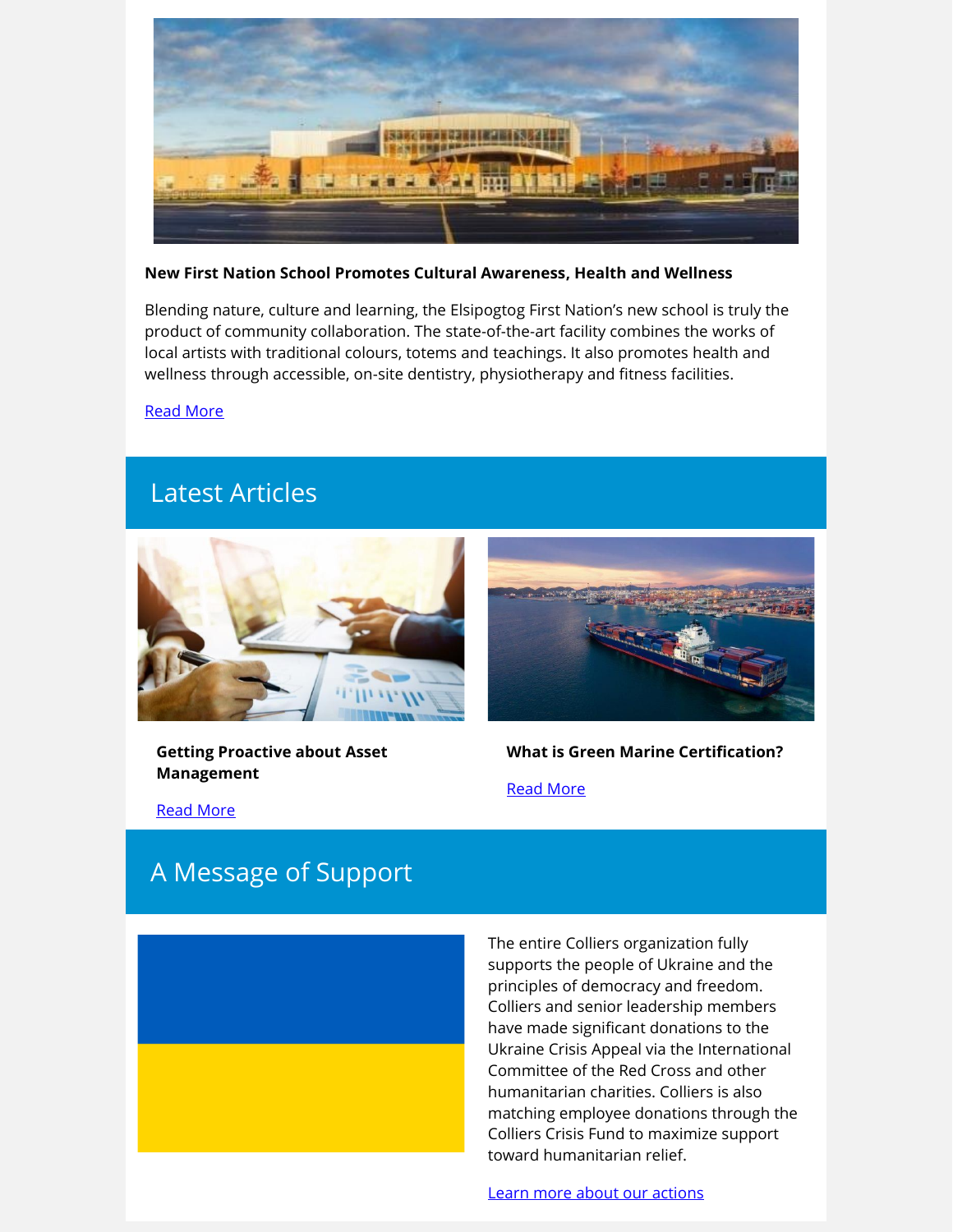### 2022 Best Executive Award Winner!



We're pleased to annouce that [Olivia](http://link.colliersprojectleaders.com/c/7/eyJhaSI6MjM3NzQzNzUsImUiOiJrYXRyaW5hLmZpbm5pZ2FuQGNvbGxpZXJzcHJvamVjdGxlYWRlcnMuY29tIiwicmkiOiJsZWFkLTlmODc1Y2QzNjdmZmVhMTFhODEyMDAwZDNhMGM4M2JmLWJmODUxMTRlOTk5MjQ5NTNhMjExYWM4NDFhZGVmM2NmIiwicnEiOiIwMi1iMjIwODgtMGRhY2ZhYjA3OTRiNGFmY2E2NDdkZTgwOTFlNTA2ZjciLCJwaCI6bnVsbCwibSI6ZmFsc2UsInVpIjoiMTMiLCJ1biI6IiIsInUiOiJodHRwczovL3d3dy5saW5rZWRpbi5jb20vaW4vb2xpdmlhLW1hY2FuZ3VzLTIwNDU4OTc4Lz9fY2xkZWU9NnJBeWU2UVlCbmJDd01OZEVha3d3WXpBb3ZvallkUTN6WHY1YVNfOFdpeldiakI1ZTlSV3V2V21DdVV1Q25ZRGdzeVBDMHdLZE1EbFlFTVFJZVRJc2cmcmVjaXBpZW50aWQ9bGVhZC05Zjg3NWNkMzY3ZmZlYTExYTgxMjAwMGQzYTBjODNiZi1iZjg1MTE0ZTk5OTI0OTUzYTIxMWFjODQxYWRlZjNjZiZlc2lkPWUzZTVkMzg3LTY3YWYtZWMxMS05ODQwLTAwMjI0OGFkZThkOCJ9/P02IEafVtTdfp-ca9dVFLg)  [MacAngus,](http://link.colliersprojectleaders.com/c/7/eyJhaSI6MjM3NzQzNzUsImUiOiJrYXRyaW5hLmZpbm5pZ2FuQGNvbGxpZXJzcHJvamVjdGxlYWRlcnMuY29tIiwicmkiOiJsZWFkLTlmODc1Y2QzNjdmZmVhMTFhODEyMDAwZDNhMGM4M2JmLWJmODUxMTRlOTk5MjQ5NTNhMjExYWM4NDFhZGVmM2NmIiwicnEiOiIwMi1iMjIwODgtMGRhY2ZhYjA3OTRiNGFmY2E2NDdkZTgwOTFlNTA2ZjciLCJwaCI6bnVsbCwibSI6ZmFsc2UsInVpIjoiMTMiLCJ1biI6IiIsInUiOiJodHRwczovL3d3dy5saW5rZWRpbi5jb20vaW4vb2xpdmlhLW1hY2FuZ3VzLTIwNDU4OTc4Lz9fY2xkZWU9NnJBeWU2UVlCbmJDd01OZEVha3d3WXpBb3ZvallkUTN6WHY1YVNfOFdpeldiakI1ZTlSV3V2V21DdVV1Q25ZRGdzeVBDMHdLZE1EbFlFTVFJZVRJc2cmcmVjaXBpZW50aWQ9bGVhZC05Zjg3NWNkMzY3ZmZlYTExYTgxMjAwMGQzYTBjODNiZi1iZjg1MTE0ZTk5OTI0OTUzYTIxMWFjODQxYWRlZjNjZiZlc2lkPWUzZTVkMzg3LTY3YWYtZWMxMS05ODQwLTAwMjI0OGFkZThkOCJ9/P02IEafVtTdfp-ca9dVFLg) Chief Development Officer, is the recipient of one of The Globe and Mail's 2022 Best Executive Awards.

The award celebrates exellence among non-CEO executives and highlights the importance of bold leadership amidst the pandemic and changing economy.

Olivia is a Colliers Project Leaders brand ambassador, role model and mentor. Her dynamic leadership style sets her apart as she creates opportunities and shares expertise with collegues across the company.

Congratulations, Olivia!

[Find out more about the Best Executive](http://link.colliersprojectleaders.com/c/7/eyJhaSI6MjM3NzQzNzUsImUiOiJrYXRyaW5hLmZpbm5pZ2FuQGNvbGxpZXJzcHJvamVjdGxlYWRlcnMuY29tIiwicmkiOiJsZWFkLTlmODc1Y2QzNjdmZmVhMTFhODEyMDAwZDNhMGM4M2JmLWJmODUxMTRlOTk5MjQ5NTNhMjExYWM4NDFhZGVmM2NmIiwicnEiOiIwMi1iMjIwODgtMGRhY2ZhYjA3OTRiNGFmY2E2NDdkZTgwOTFlNTA2ZjciLCJwaCI6bnVsbCwibSI6ZmFsc2UsInVpIjoiMTQiLCJ1biI6IiIsInUiOiJodHRwczovL3d3dy5jb2xsaWVyc3Byb2plY3RsZWFkZXJzLmNvbS9uZXdzL29saXZpYS1tYWNhbmd1cy13aW5zLXRoZS1nbG9iZS1hbmQtbWFpbHMtMjAyMi1iZXN0LWV4ZWN1dGl2ZS1hd2FyZC8_dXRtX3NvdXJjZT1icmVha2luZ2dyb3VuZDEwJnV0bV9tZWRpdW09ZW1haWwmdXRtX2NhbXBhaWduPW1hcjI5Jl9jbGRlZT02ckF5ZTZRWUJuYkN3TU5kRWFrd3dZekFvdm9qWWRRM3pYdjVhU184V2l6V2JqQjVlOVJXdXZXbUN1VXVDbllEZ3N5UEMwd0tkTURsWUVNUUllVElzZyZyZWNpcGllbnRpZD1sZWFkLTlmODc1Y2QzNjdmZmVhMTFhODEyMDAwZDNhMGM4M2JmLWJmODUxMTRlOTk5MjQ5NTNhMjExYWM4NDFhZGVmM2NmJmVzaWQ9ZTNlNWQzODctNjdhZi1lYzExLTk4NDAtMDAyMjQ4YWRlOGQ4In0/VoqrtguzeNummCejVgbd0Q)  [Award](http://link.colliersprojectleaders.com/c/7/eyJhaSI6MjM3NzQzNzUsImUiOiJrYXRyaW5hLmZpbm5pZ2FuQGNvbGxpZXJzcHJvamVjdGxlYWRlcnMuY29tIiwicmkiOiJsZWFkLTlmODc1Y2QzNjdmZmVhMTFhODEyMDAwZDNhMGM4M2JmLWJmODUxMTRlOTk5MjQ5NTNhMjExYWM4NDFhZGVmM2NmIiwicnEiOiIwMi1iMjIwODgtMGRhY2ZhYjA3OTRiNGFmY2E2NDdkZTgwOTFlNTA2ZjciLCJwaCI6bnVsbCwibSI6ZmFsc2UsInVpIjoiMTQiLCJ1biI6IiIsInUiOiJodHRwczovL3d3dy5jb2xsaWVyc3Byb2plY3RsZWFkZXJzLmNvbS9uZXdzL29saXZpYS1tYWNhbmd1cy13aW5zLXRoZS1nbG9iZS1hbmQtbWFpbHMtMjAyMi1iZXN0LWV4ZWN1dGl2ZS1hd2FyZC8_dXRtX3NvdXJjZT1icmVha2luZ2dyb3VuZDEwJnV0bV9tZWRpdW09ZW1haWwmdXRtX2NhbXBhaWduPW1hcjI5Jl9jbGRlZT02ckF5ZTZRWUJuYkN3TU5kRWFrd3dZekFvdm9qWWRRM3pYdjVhU184V2l6V2JqQjVlOVJXdXZXbUN1VXVDbllEZ3N5UEMwd0tkTURsWUVNUUllVElzZyZyZWNpcGllbnRpZD1sZWFkLTlmODc1Y2QzNjdmZmVhMTFhODEyMDAwZDNhMGM4M2JmLWJmODUxMTRlOTk5MjQ5NTNhMjExYWM4NDFhZGVmM2NmJmVzaWQ9ZTNlNWQzODctNjdhZi1lYzExLTk4NDAtMDAyMjQ4YWRlOGQ4In0/VoqrtguzeNummCejVgbd0Q)

## In the News



#### **What's Needed to Develop Transit-Oriented Communities?**

Our Vice President of Infrastructure Advisory, Rowan Mills and Chief Development Officer, Olivia MacAngus recently convened with ULI Toronto and other industry experts to discuss how we can build true, long-lasting, transit-oriented communities.

[Read More](http://link.colliersprojectleaders.com/c/7/eyJhaSI6MjM3NzQzNzUsImUiOiJrYXRyaW5hLmZpbm5pZ2FuQGNvbGxpZXJzcHJvamVjdGxlYWRlcnMuY29tIiwicmkiOiJsZWFkLTlmODc1Y2QzNjdmZmVhMTFhODEyMDAwZDNhMGM4M2JmLWJmODUxMTRlOTk5MjQ5NTNhMjExYWM4NDFhZGVmM2NmIiwicnEiOiIwMi1iMjIwODgtMGRhY2ZhYjA3OTRiNGFmY2E2NDdkZTgwOTFlNTA2ZjciLCJwaCI6bnVsbCwibSI6ZmFsc2UsInVpIjoiMTciLCJ1biI6IiIsInUiOiJodHRwczovL3d3dy5jb2xsaWVyc3Byb2plY3RsZWFkZXJzLmNvbS9uZXdzL3VsaS10b3JvbnRvLXBhbmVsLWRpc2N1c3Nlcy13aGF0cy1uZWVkZWQtdG8tZGV2ZWxvcC10cmFuc2l0LW9yaWVudGVkLWNvbW11bml0aWVzLz91dG1fc291cmNlPWJyZWFraW5nZ3JvdW5kMTAmdXRtX21lZGl1bT1lbWFpbCZ1dG1fY2FtcGFpZ249bWFyMjkmX2NsZGVlPTZyQXllNlFZQm5iQ3dNTmRFYWt3d1l6QW92b2pZZFEzelh2NWFTXzhXaXpXYmpCNWU5Uld1dldtQ3VVdUNuWURnc3lQQzB3S2RNRGxZRU1RSWVUSXNnJnJlY2lwaWVudGlkPWxlYWQtOWY4NzVjZDM2N2ZmZWExMWE4MTIwMDBkM2EwYzgzYmYtYmY4NTExNGU5OTkyNDk1M2EyMTFhYzg0MWFkZWYzY2YmZXNpZD1lM2U1ZDM4Ny02N2FmLWVjMTEtOTg0MC0wMDIyNDhhZGU4ZDgifQ/IQu7S-AhIBGASm6-D-j_Ew) or [Watch the Webcast Replay](http://link.colliersprojectleaders.com/c/7/eyJhaSI6MjM3NzQzNzUsImUiOiJrYXRyaW5hLmZpbm5pZ2FuQGNvbGxpZXJzcHJvamVjdGxlYWRlcnMuY29tIiwicmkiOiJsZWFkLTlmODc1Y2QzNjdmZmVhMTFhODEyMDAwZDNhMGM4M2JmLWJmODUxMTRlOTk5MjQ5NTNhMjExYWM4NDFhZGVmM2NmIiwicnEiOiIwMi1iMjIwODgtMGRhY2ZhYjA3OTRiNGFmY2E2NDdkZTgwOTFlNTA2ZjciLCJwaCI6bnVsbCwibSI6ZmFsc2UsInVpIjoiMTgiLCJ1biI6IiIsInUiOiJodHRwczovL3d3dy55b3V0dWJlLmNvbS93YXRjaD92PWs3QUxhd2FmQXdrJl9jbGRlZT02ckF5ZTZRWUJuYkN3TU5kRWFrd3dZekFvdm9qWWRRM3pYdjVhU184V2l6V2JqQjVlOVJXdXZXbUN1VXVDbllEZ3N5UEMwd0tkTURsWUVNUUllVElzZyZyZWNpcGllbnRpZD1sZWFkLTlmODc1Y2QzNjdmZmVhMTFhODEyMDAwZDNhMGM4M2JmLWJmODUxMTRlOTk5MjQ5NTNhMjExYWM4NDFhZGVmM2NmJmVzaWQ9ZTNlNWQzODctNjdhZi1lYzExLTk4NDAtMDAyMjQ4YWRlOGQ4In0/k2zlIt8vPDank0fhMs0Ecg)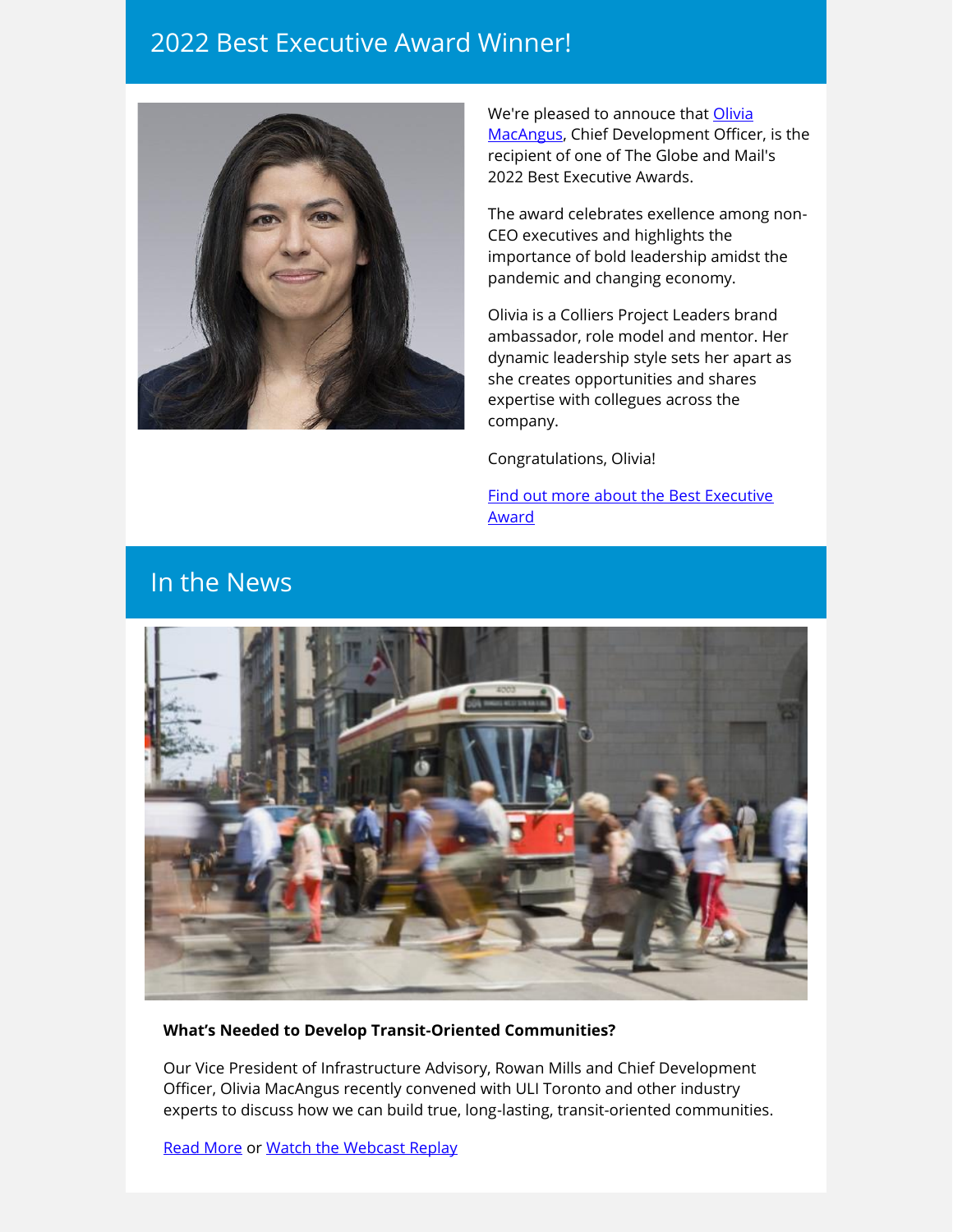

#### **Colliers Project Leaders Selected to Support Cambridge's New Recreation Complex**

The City of Cambridge recently selected our team to support architectural and engineering services – including inclusive project management oversight – for its new Cambridge Recreation Complex and Idea Exchange library. "We're excited to see the joint-use campus moving forward with the expertise and knowledge that Colliers [Project Leaders] will bring to the project," said Helen Kelly, Idea Exchange CEO.

#### [Read More](http://link.colliersprojectleaders.com/c/7/eyJhaSI6MjM3NzQzNzUsImUiOiJrYXRyaW5hLmZpbm5pZ2FuQGNvbGxpZXJzcHJvamVjdGxlYWRlcnMuY29tIiwicmkiOiJsZWFkLTlmODc1Y2QzNjdmZmVhMTFhODEyMDAwZDNhMGM4M2JmLWJmODUxMTRlOTk5MjQ5NTNhMjExYWM4NDFhZGVmM2NmIiwicnEiOiIwMi1iMjIwODgtMGRhY2ZhYjA3OTRiNGFmY2E2NDdkZTgwOTFlNTA2ZjciLCJwaCI6bnVsbCwibSI6ZmFsc2UsInVpIjoiMjEiLCJ1biI6IiIsInUiOiJodHRwczovL3d3dy5yZW5ld2NhbmFkYS5uZXQvNTAwMDA5MDc1MS0yLz9fY2xkZWU9NnJBeWU2UVlCbmJDd01OZEVha3d3WXpBb3ZvallkUTN6WHY1YVNfOFdpeldiakI1ZTlSV3V2V21DdVV1Q25ZRGdzeVBDMHdLZE1EbFlFTVFJZVRJc2cmcmVjaXBpZW50aWQ9bGVhZC05Zjg3NWNkMzY3ZmZlYTExYTgxMjAwMGQzYTBjODNiZi1iZjg1MTE0ZTk5OTI0OTUzYTIxMWFjODQxYWRlZjNjZiZlc2lkPWUzZTVkMzg3LTY3YWYtZWMxMS05ODQwLTAwMjI0OGFkZThkOCJ9/RcuzMwOJ0qIbndY7_ou3OQ)



#### **CHEO selects Colliers Project Leaders/BTY Group for New Treatment Centre**

CHEO's new 1Door4Care Treatment Centre will merge seven care locations across Ottawa into a single, state-of-the-art facility. The integrated care centre will support kids and teens with complex medical, physical and mental health needs. Our team is contributing to this important project in an advisory role and offering guidance on output specifications, procurement, contract administration and post-occupancy implementation, with support from BTY Group.

[Read More](http://link.colliersprojectleaders.com/c/7/eyJhaSI6MjM3NzQzNzUsImUiOiJrYXRyaW5hLmZpbm5pZ2FuQGNvbGxpZXJzcHJvamVjdGxlYWRlcnMuY29tIiwicmkiOiJsZWFkLTlmODc1Y2QzNjdmZmVhMTFhODEyMDAwZDNhMGM4M2JmLWJmODUxMTRlOTk5MjQ5NTNhMjExYWM4NDFhZGVmM2NmIiwicnEiOiIwMi1iMjIwODgtMGRhY2ZhYjA3OTRiNGFmY2E2NDdkZTgwOTFlNTA2ZjciLCJwaCI6bnVsbCwibSI6ZmFsc2UsInVpIjoiMjQiLCJ1biI6IiIsInUiOiJodHRwczovL3d3dy5jb2xsaWVyc3Byb2plY3RsZWFkZXJzLmNvbS9uZXdzL2NoZW8tc2VsZWN0cy1jb2xsaWVycy1wcm9qZWN0LWxlYWRlcnMtYnR5LWdyb3VwLWZvci1uZXctMWRvb3I0Y2FyZS10cmVhdG1lbnQtY2VudHJlLz91dG1fc291cmNlPWJyZWFraW5nZ3JvdW5kMTAmdXRtX21lZGl1bT1lbWFpbCZ1dG1fY2FtcGFpZ249bWFyMjkmX2NsZGVlPTZyQXllNlFZQm5iQ3dNTmRFYWt3d1l6QW92b2pZZFEzelh2NWFTXzhXaXpXYmpCNWU5Uld1dldtQ3VVdUNuWURnc3lQQzB3S2RNRGxZRU1RSWVUSXNnJnJlY2lwaWVudGlkPWxlYWQtOWY4NzVjZDM2N2ZmZWExMWE4MTIwMDBkM2EwYzgzYmYtYmY4NTExNGU5OTkyNDk1M2EyMTFhYzg0MWFkZWYzY2YmZXNpZD1lM2U1ZDM4Ny02N2FmLWVjMTEtOTg0MC0wMDIyNDhhZGU4ZDgifQ/D661kHklzNrHs-KQP5vuUQ)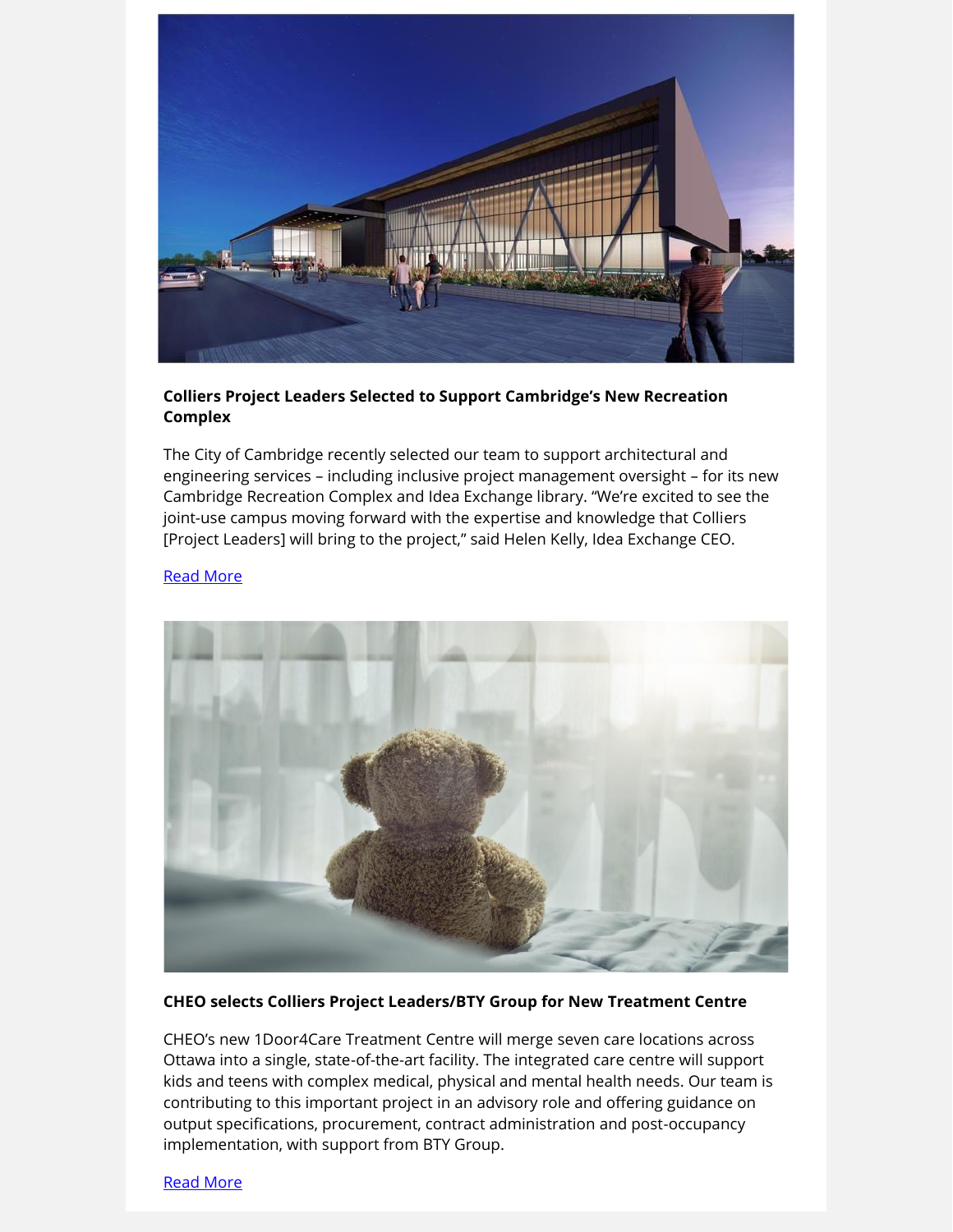

#### **Prince George's YMCA Park House Care and Early Learning Centre**

"[The YMCA Park House Care and Early Learning Centre] had a soft open in March and will be welcoming more children and families over the next few weeks. We are so excited to have the children explore, enjoy and live in this beautiful space" said Lorna Grant, Manager of Child Care Operations. Our team is proud to have delivered this important community project on time and on budget and look forward to seeing children and families use this stimulating and creative space.

[Read More](http://link.colliersprojectleaders.com/c/7/eyJhaSI6MjM3NzQzNzUsImUiOiJrYXRyaW5hLmZpbm5pZ2FuQGNvbGxpZXJzcHJvamVjdGxlYWRlcnMuY29tIiwicmkiOiJsZWFkLTlmODc1Y2QzNjdmZmVhMTFhODEyMDAwZDNhMGM4M2JmLWJmODUxMTRlOTk5MjQ5NTNhMjExYWM4NDFhZGVmM2NmIiwicnEiOiIwMi1iMjIwODgtMGRhY2ZhYjA3OTRiNGFmY2E2NDdkZTgwOTFlNTA2ZjciLCJwaCI6bnVsbCwibSI6ZmFsc2UsInVpIjoiMjciLCJ1biI6IiIsInUiOiJodHRwczovL25ld3MucHJpbmNlZ2VvcmdlLmNhL2VuL25ld3MvZWFybHktbGVhcm5pbmctY2VudHJlLXByb3ZpZGVzLWVzc2VudGlhbC1hY2Nlc3MtdG8tY2hpbGRjYXJlLmFzcHgvP3V0bV9zb3VyY2U9YnJlYWtpbmdncm91bmQxMCZ1dG1fbWVkaXVtPWVtYWlsJnV0bV9jYW1wYWlnbj1tYXIyOSZfY2xkZWU9NnJBeWU2UVlCbmJDd01OZEVha3d3WXpBb3ZvallkUTN6WHY1YVNfOFdpeldiakI1ZTlSV3V2V21DdVV1Q25ZRGdzeVBDMHdLZE1EbFlFTVFJZVRJc2cmcmVjaXBpZW50aWQ9bGVhZC05Zjg3NWNkMzY3ZmZlYTExYTgxMjAwMGQzYTBjODNiZi1iZjg1MTE0ZTk5OTI0OTUzYTIxMWFjODQxYWRlZjNjZiZlc2lkPWUzZTVkMzg3LTY3YWYtZWMxMS05ODQwLTAwMjI0OGFkZThkOCJ9/ONggrT9_a_Piq8OOC_AVRA)

## Leader Profile: Lisa Tulk



We're passionate about quality. From senior level management to corporate functions, we feel it's important to offer opportunities for continued learning and growth, so we can offer exceptional services across our organization. [Lisa Tulk,](http://link.colliersprojectleaders.com/c/7/eyJhaSI6MjM3NzQzNzUsImUiOiJrYXRyaW5hLmZpbm5pZ2FuQGNvbGxpZXJzcHJvamVjdGxlYWRlcnMuY29tIiwicmkiOiJsZWFkLTlmODc1Y2QzNjdmZmVhMTFhODEyMDAwZDNhMGM4M2JmLWJmODUxMTRlOTk5MjQ5NTNhMjExYWM4NDFhZGVmM2NmIiwicnEiOiIwMi1iMjIwODgtMGRhY2ZhYjA3OTRiNGFmY2E2NDdkZTgwOTFlNTA2ZjciLCJwaCI6bnVsbCwibSI6ZmFsc2UsInVpIjoiMzAiLCJ1biI6IiIsInUiOiJodHRwczovL3d3dy5saW5rZWRpbi5jb20vaW4vQUNvQUFCT204clVCQ0E1U1IxZU9TNFVCeGRuMEFKSkVlWVlKVTljP19jbGRlZT02ckF5ZTZRWUJuYkN3TU5kRWFrd3dZekFvdm9qWWRRM3pYdjVhU184V2l6V2JqQjVlOVJXdXZXbUN1VXVDbllEZ3N5UEMwd0tkTURsWUVNUUllVElzZyZyZWNpcGllbnRpZD1sZWFkLTlmODc1Y2QzNjdmZmVhMTFhODEyMDAwZDNhMGM4M2JmLWJmODUxMTRlOTk5MjQ5NTNhMjExYWM4NDFhZGVmM2NmJmVzaWQ9ZTNlNWQzODctNjdhZi1lYzExLTk4NDAtMDAyMjQ4YWRlOGQ4In0/Xh3ZiJpWRf_upSz6RfZfrg) Quality Assurance Auditor at Colliers Project Leaders, is one of the people that helps make that happen. Lisa facilitates the Quality Performance Ratings that reveal and highlight opportunities for growth.

Through evaluation and education, each member of our project team receives the tools they need to take their performance to the next level.

[Hear Lisa's Story](http://link.colliersprojectleaders.com/c/7/eyJhaSI6MjM3NzQzNzUsImUiOiJrYXRyaW5hLmZpbm5pZ2FuQGNvbGxpZXJzcHJvamVjdGxlYWRlcnMuY29tIiwicmkiOiJsZWFkLTlmODc1Y2QzNjdmZmVhMTFhODEyMDAwZDNhMGM4M2JmLWJmODUxMTRlOTk5MjQ5NTNhMjExYWM4NDFhZGVmM2NmIiwicnEiOiIwMi1iMjIwODgtMGRhY2ZhYjA3OTRiNGFmY2E2NDdkZTgwOTFlNTA2ZjciLCJwaCI6bnVsbCwibSI6ZmFsc2UsInVpIjoiMzEiLCJ1biI6IiIsInUiOiJodHRwczovL3d3dy55b3V0dWJlLmNvbS93YXRjaD92PU4tNS0wWWlCQzBrJl9jbGRlZT02ckF5ZTZRWUJuYkN3TU5kRWFrd3dZekFvdm9qWWRRM3pYdjVhU184V2l6V2JqQjVlOVJXdXZXbUN1VXVDbllEZ3N5UEMwd0tkTURsWUVNUUllVElzZyZyZWNpcGllbnRpZD1sZWFkLTlmODc1Y2QzNjdmZmVhMTFhODEyMDAwZDNhMGM4M2JmLWJmODUxMTRlOTk5MjQ5NTNhMjExYWM4NDFhZGVmM2NmJmVzaWQ9ZTNlNWQzODctNjdhZi1lYzExLTk4NDAtMDAyMjQ4YWRlOGQ4In0/dlwlZZAzv6goP8O2Hkel4Q)